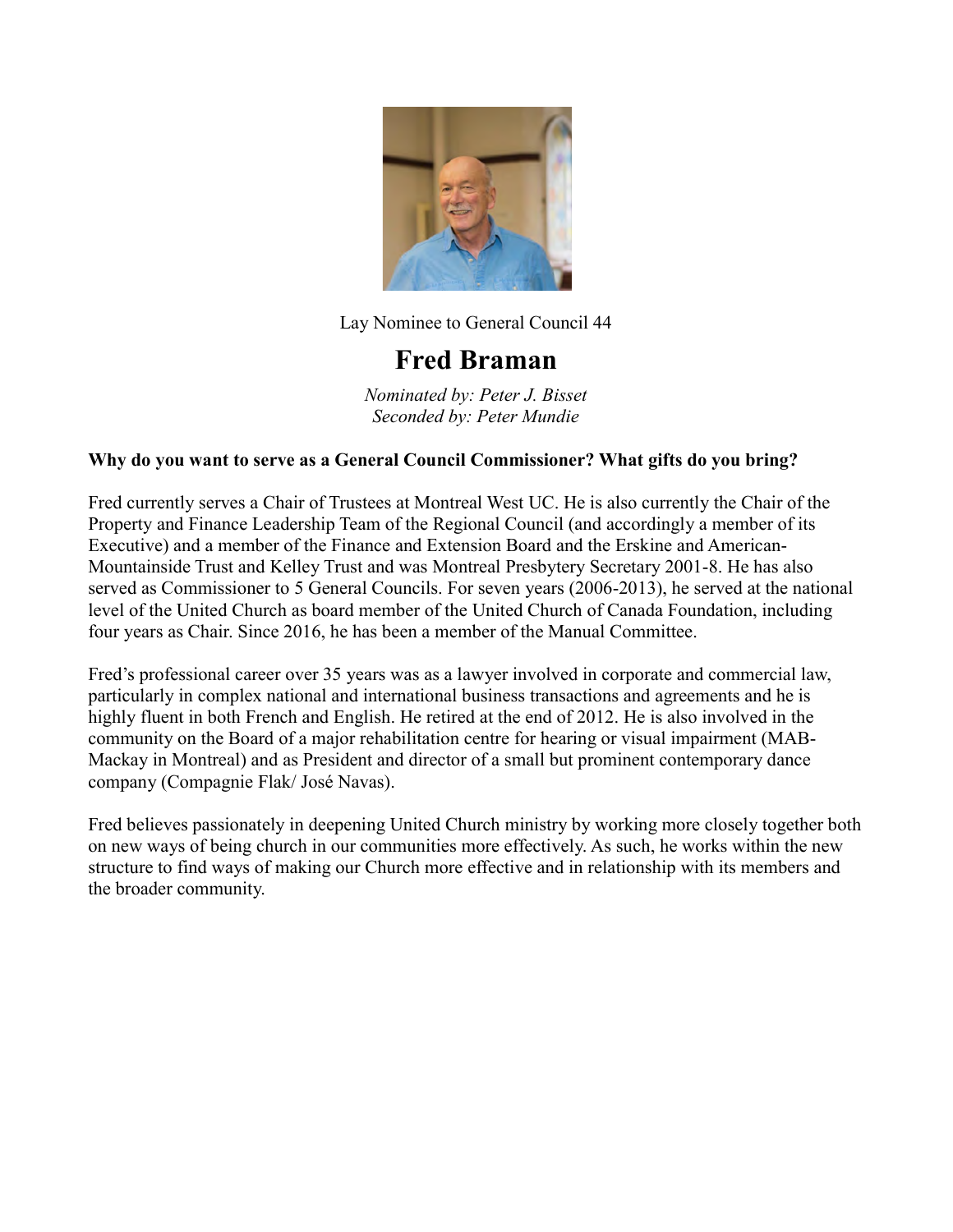

# L.E. Moir

Nominated by: Fred Braman Seconded by: Arlen Bonnar

### Why do you want to serve as a General Council Commissioner?

Since the beginning of the Comprehensive Review, through changes, remits, proposals, adoption and implementation of wide-sweeping adjustments of our United Church, I have held an interest in helping our new format come to fruition. My desire as an elected Commissioner is to be able to explain and interpret policy for those who have questions, and to be an active participant in developing and implementing these policies. Continuing to develop and refine the changes and approaches within our United Church, and being able to bring this information to others who desire to know more as we explore this future, is an important part of being a Commissioner.

### What gifts do you bring?

With a background in both research and teaching, as well as a life-long history of volunteerism in community and individual services, I bring gifts of communication, organisational skill and detail management to share. Extensive national and international travel, including 10 provinces of Canada, has informed and shaped my views, and provided a deep appreciate of diversity and culture in Canada and around the world. Born, raised and still living in Montreal, I am English speaking, and also able to communicate in French and German. My background includes parents who were lay preachers and Sunday school teachers in the United Church. Their teachings informed a solid and long lasting understanding of the importance of faith and community.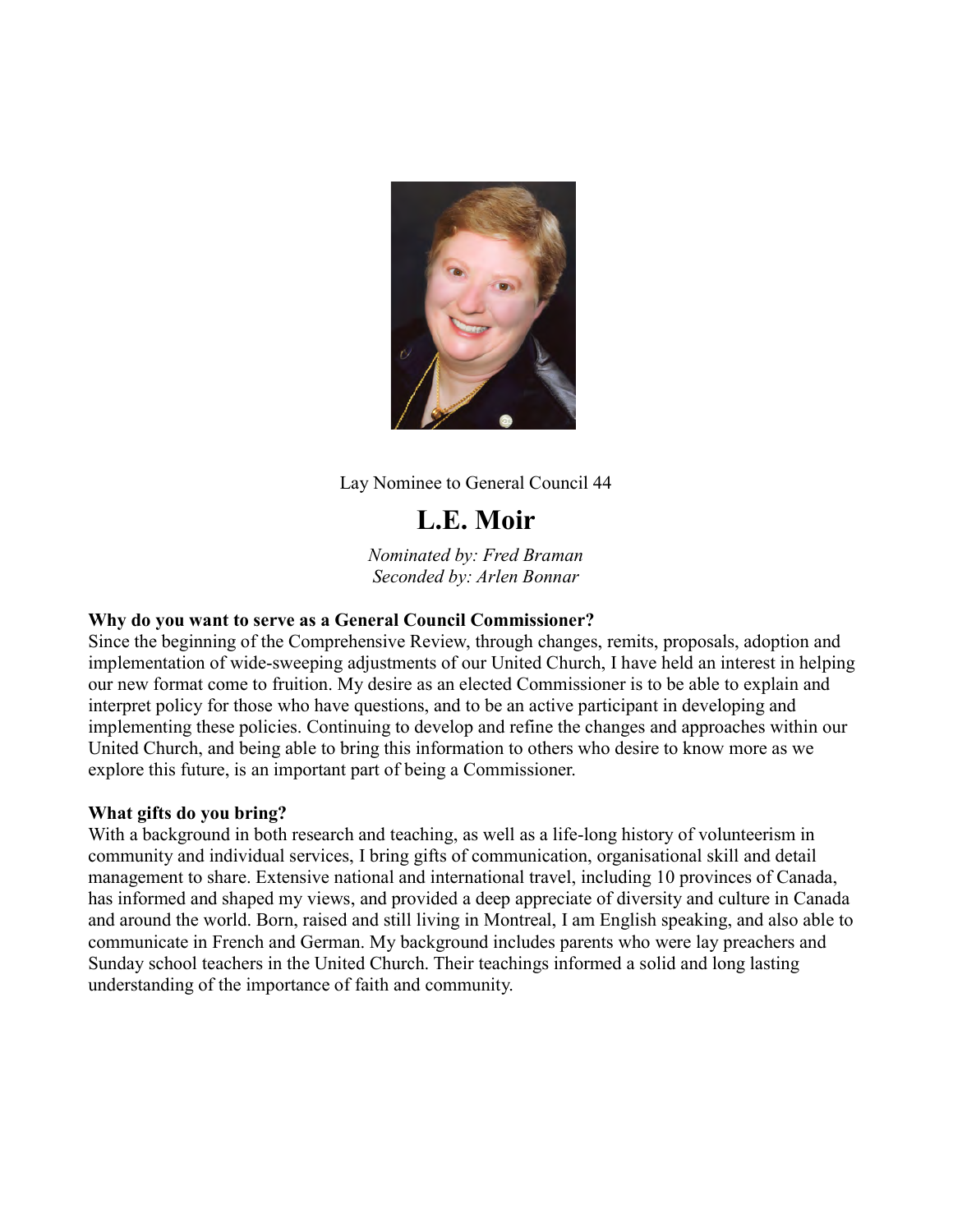

### Marc Grenon

Nominated by: Rick Sheffer Seconded by: Fred Braman

### Why do you want to serve as a General Council Commissioner?

Marc's involvement in the United Church of Canada began some 20 years ago when he joined the congregation of Mystic UC, one of the points of the three-point Bedford Pastoral Charge, where he served first, and still is, Regional Council representative, and Chair of the Official Board. For several years, Marc served on the Montréal Presbytery Vision & Transformation Committee, which he then chaired until he was elected as Chair of Québec Presbytery - Consistoire du Québec, a position he held for four years. Marc now sits on the Executive of Conseil régional Nakonha:ka Regional Council and on the Pastoral Relations Leadership Team. As such, Marc is also involved in the development of French ministry within the bounds of the Conseil régional Nakonha:ka Regional Council.

Marc further serves as a member of the Québec & East Ontario Candidacy Board.

Marc is also a member of the Program Team for more than 10 years for the Designated Lay Ministry program out of St. Andrew's College in Saskatoon.

Marc retired 12 years ago after a 30-year career as a translator, reviser, and later manager of a large translation unit in Montreal of the Translation Bureau of the Government of Canada.

It would be an honour and a privilege to continue to serve the wider Church as a commissioner to GC44.

### What gifts do you bring?

I strive to be faithful, a listener, innovative, I love the United Church, I am an educator, I lean on my faith to think outside the box - in ways that are practical, logical and financially sound. I am, so some say, a "quiet sage" who brings out the best in others. What might we look like with this love: More trusting of God's power, more collegial, provide safety to speak and opportunities to break out of the box.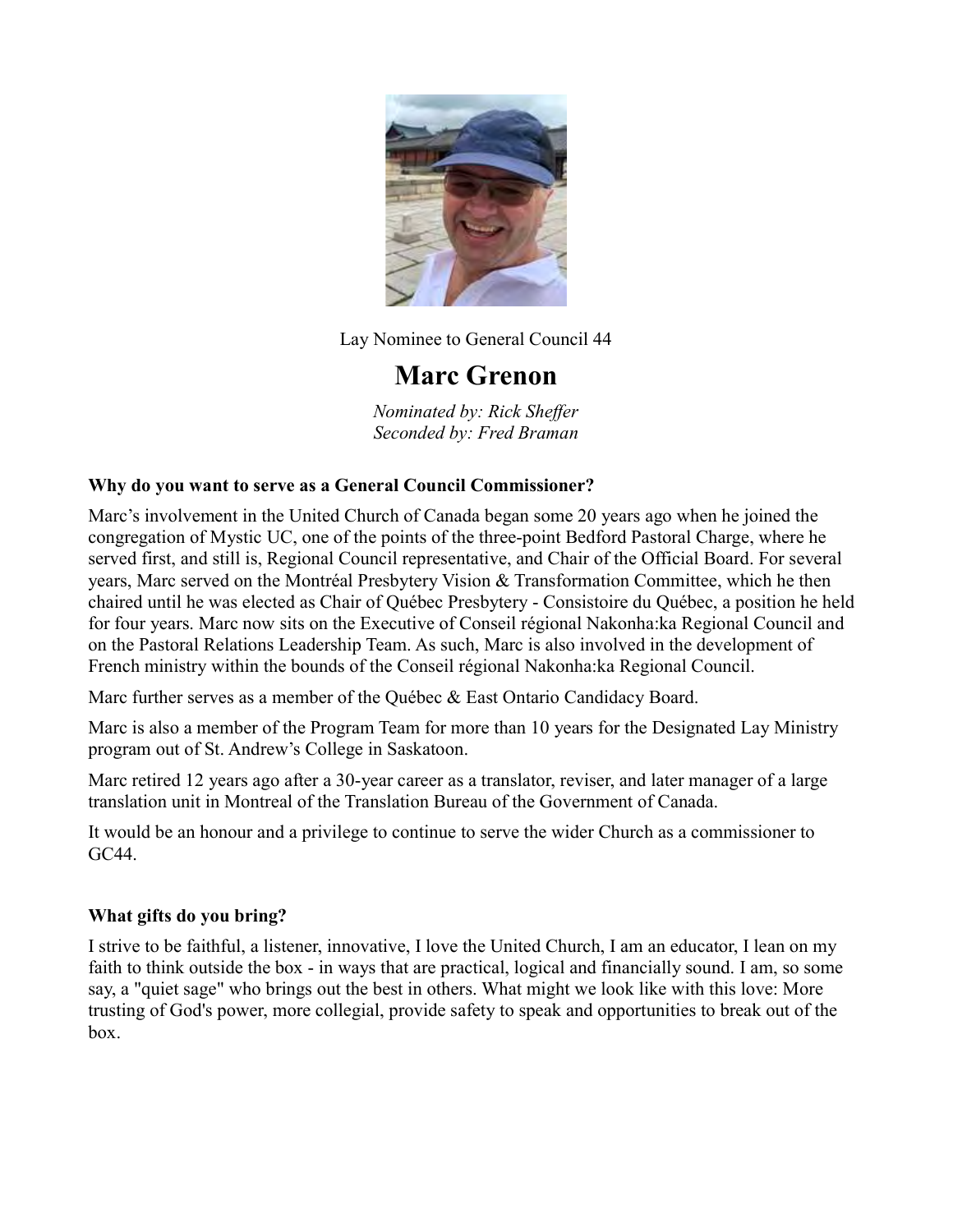

Ministry Personnel Nominee to General Council 44

# Rev Tami Spires

Nominated by: Samuel V. Dansokho Seconded by: Valerie Nickson-Epps

### Why do you want to serve as a General Council Commissioner?

From a young age, I have been involved in the various levels of church governance at the local and regional levels when we had presbyteries and conferences. I am eager to learn more about serving at the national level. I am eager to work with my all my Regional Council Colleagues across our denomination to shape the next three years of the United Church at the local, regional, national, and global levels. I have a deep love of ecumenism. I enjoy working with, and learning from other faith partners. Our Church has offered so much to me, I am ready to give back to it.

### What gifts do you bring?

Some of the gifts I believe I have that will of use to the General Council are youthfulness, an outgoing personality, ability to make people feel at ease, willingness to try anything once, and a love of children and family ministry. I speak, read and write French & English, and have a deep understanding of ministry for rural communities of faith. I am current the chair of our Regional Council Meeting Planning Team, am a Pastoral Liaison for our Regional Council, currently a Pastoral Charge Supervisor, involved locally with the Sawyerville United Church UCW, Messy Church Ministry leader at local Anglican Church, volunteer reading to children at local elementary schools, and help prepare food for local Meals On Wheels in Waterville.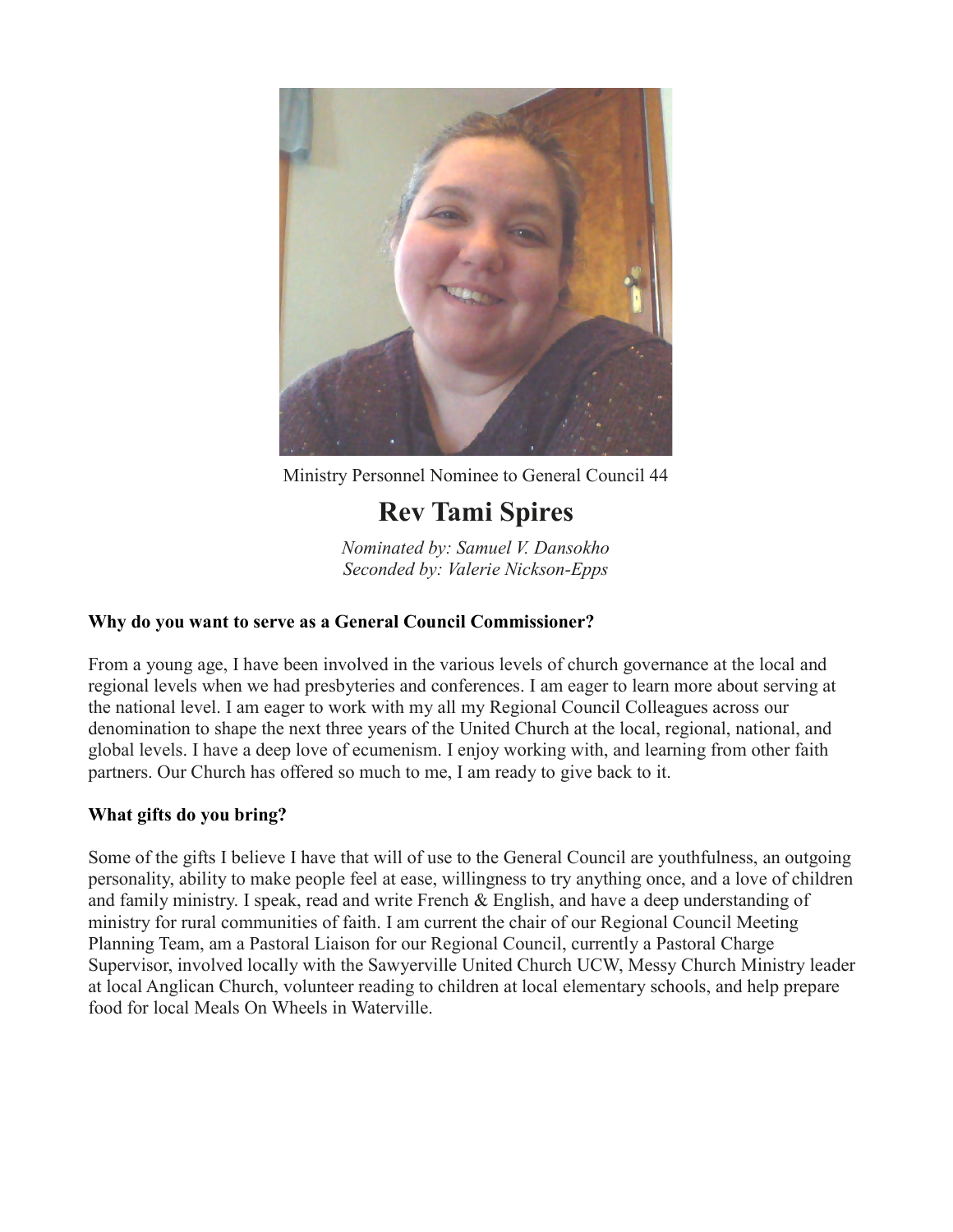

Ministry Personnel Nominee to General Council 44

# Rev Cathy Hamilton

Nominated by: Vera Young Seconded by: Joëlle Leduc

### Why do you want to serve as a General Council Commissioner? What gifts do you bring?

As a returning commissioner, I bring a history of the story of change in the last decade of our church. As chair of the Comprehensive Review Task Group, I was privileged to learn about the diverse needs and perspectives of the church across the country and to try to bring consensus to a structure that might meet those needs. In my role as a secretary to La Table, I am able to bridge the realities of the Francophone church and the dominant English-language church.

Je parle anglais et français couramment et je suis conscient des mutliples cultures qui sont présentes dans notre église.

Although I have little direct involvement, a growing edge for me is right relations with our Aboriginal brothers and sisters.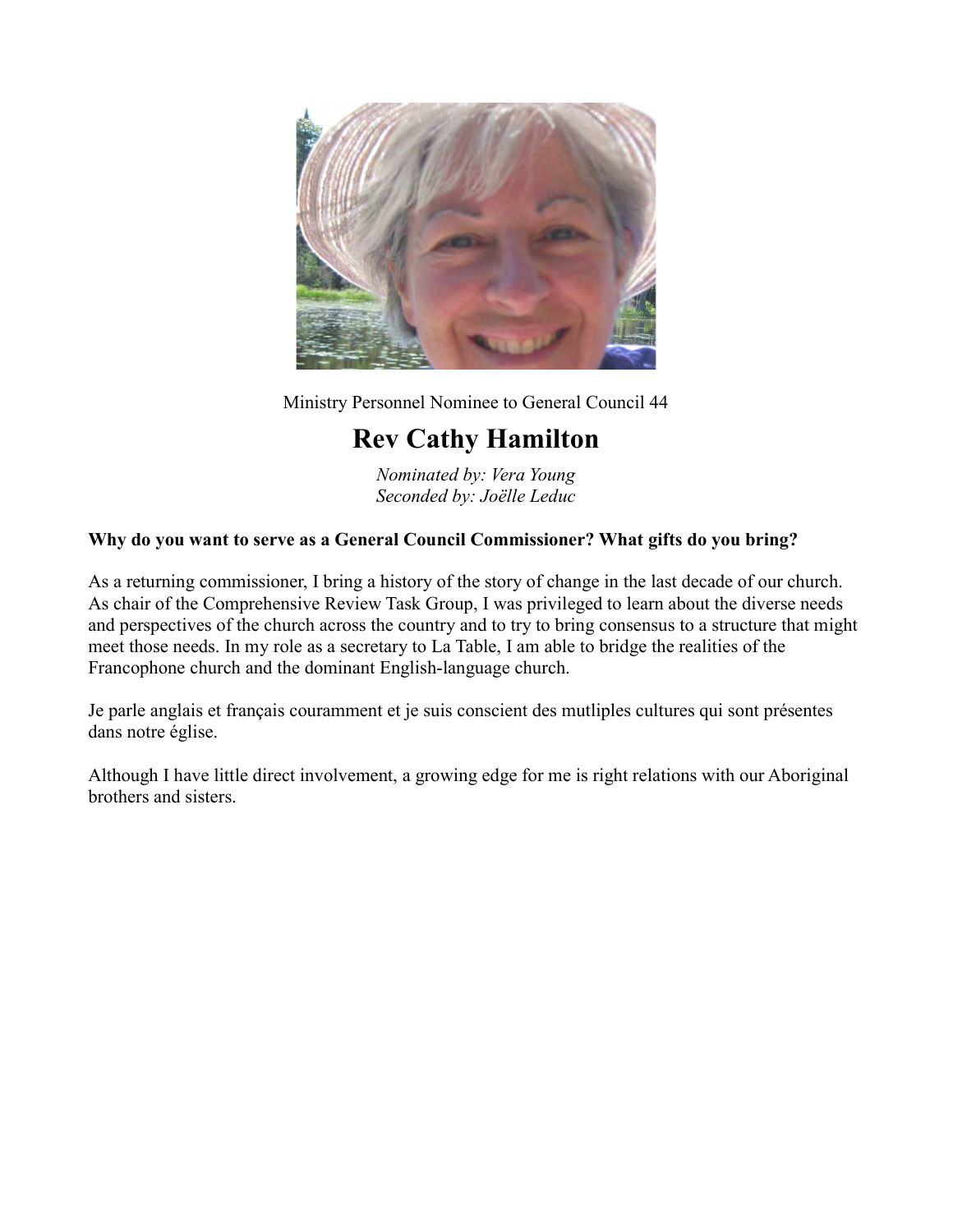

Under 30 Nominee to General Council 44

## Ben Ryan

Nominated by: Shanna Bernier Seconded by: Rachel Lambie

### Why do you want to serve as General Council Commissioner? What gifts to do you bring?

As a young person within the church I feel we tend to be under-represented in important conversations. I participate in a lot of YAYA activities and United Spirit Camp giving me a bit more perspective and knowledge of the experience of young people in the church.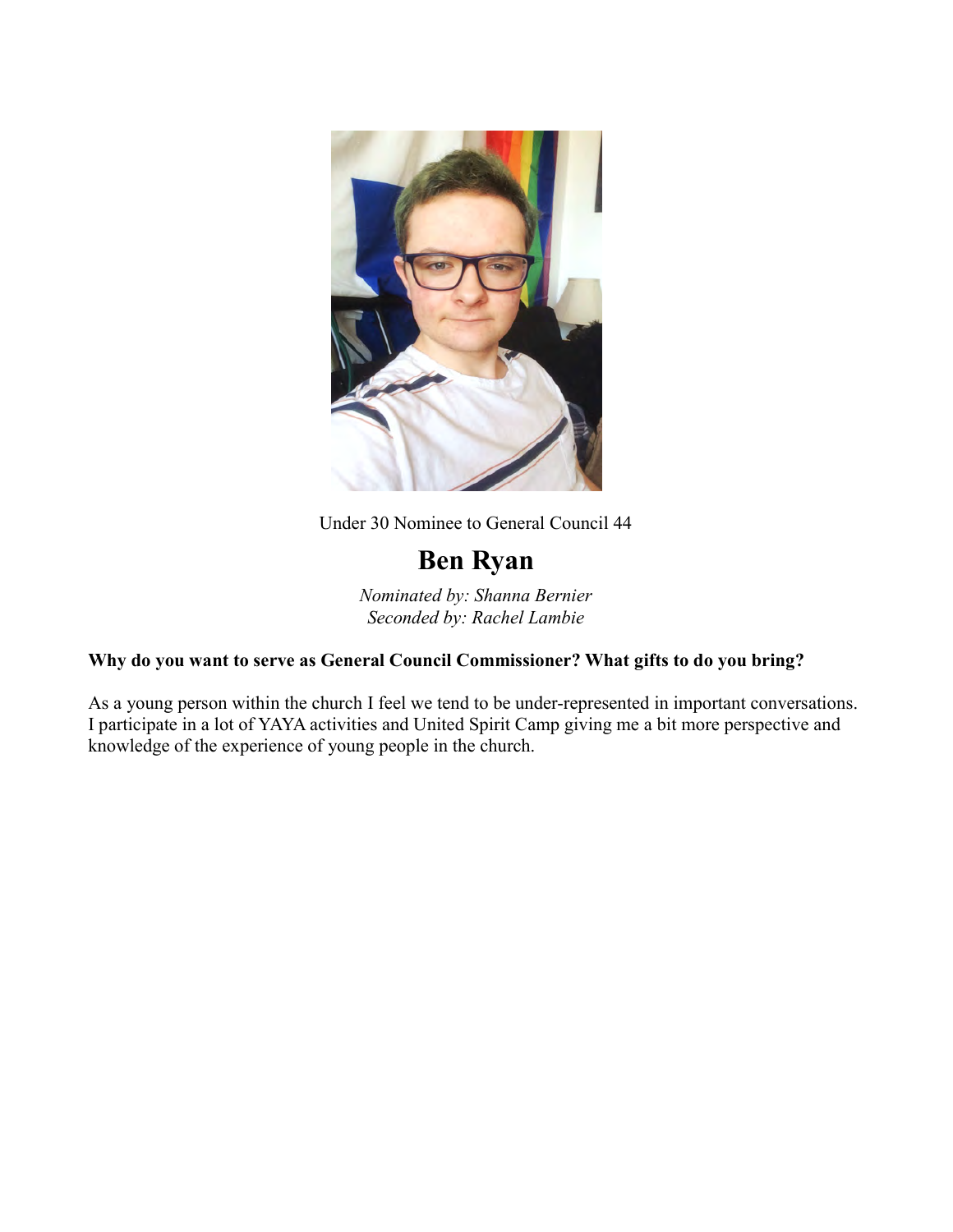

## Denis Ashby

Nominated by: Shanna Bernier Seconded by: Joëlle Leduc

### Why do you want to serve as a General Council Commissioner? What gifts do you bring?

I bring an eagerness to learn, a passion for the church, and most importantly a big heart.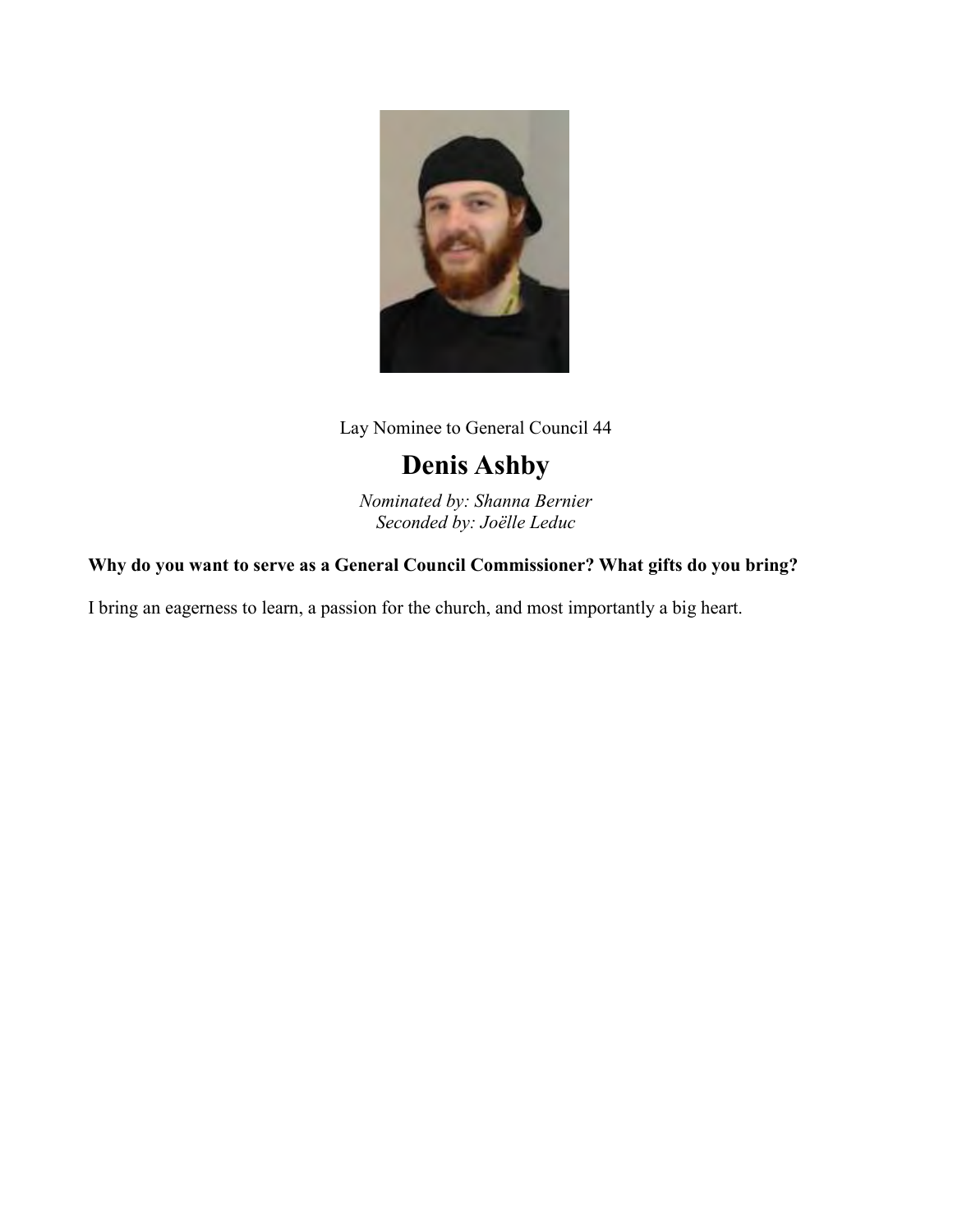

## Valerie Nickson-Epps

Nominated by: Shirley Stark Seconded by: David Lefneski

### Why do you want to serve as General Council Commissioner?

I have been involved with the United Church of Canada most of my life, from being a Sunday School student to being a part of the board at my local church. I have been a Licensed Lay Worship Leader in the Montreal Area since 2004, leading worship at Centenary United Church and also one of the core leaders at my home church. In 2019, I was elected as President of the Nakonha:ka Regional UCW. I am retired now from my full-time job and and feel that now I have ample time to give back to the United Church that has given to me for so many years. I consider myself to be a life-long learner, following both required courses for my leadership as well as optional ones.

### What gifts do you bring?

One of the gifts I bring is my ability to quietly listen to people and consider what is being said. Although not overly outgoing, I do participate in many areas such as bible study and enjoy accountability in learning circles. In my own quiet way, I am willing to step outside of my comfort zone when needed.

I am caring and devoted to any task at hand. Although English by birth, I am able to understand and read French and can get by speaking the language. Although all the above are true gifts, I feel, and it has been said by others, that my greatest gift is my gift of organization. I believe that being organized is the key to being efficient and to accomplishing many tasks.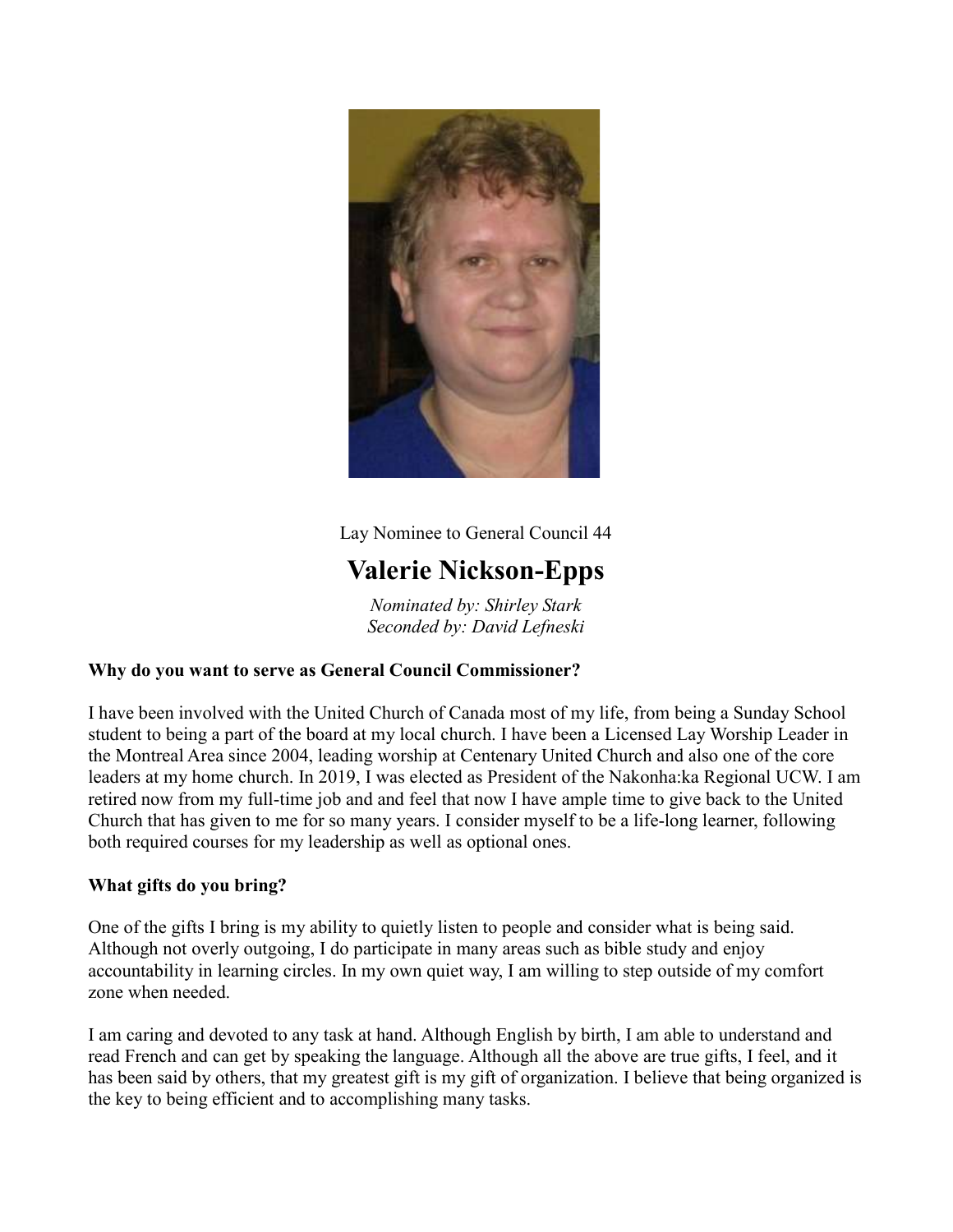

Ministry Personnel Nominee to General Council 44

## Marie Claude Manga, Pasteure

Nominated by: Linda Buchanan Seconded by: Angelika Piché

### Why do you want to serve as a General Council Commissioner? What gifts do you bring?

As a Francophone woman and ordained minister originally from Africa, I feel that it is important to continue to represent my particular minority and to celebrate diversity within The United Church of Canada. Our young people can learn much when they see themselves in such gatherings. My gifts: singing, dancing, listening and praying for others.